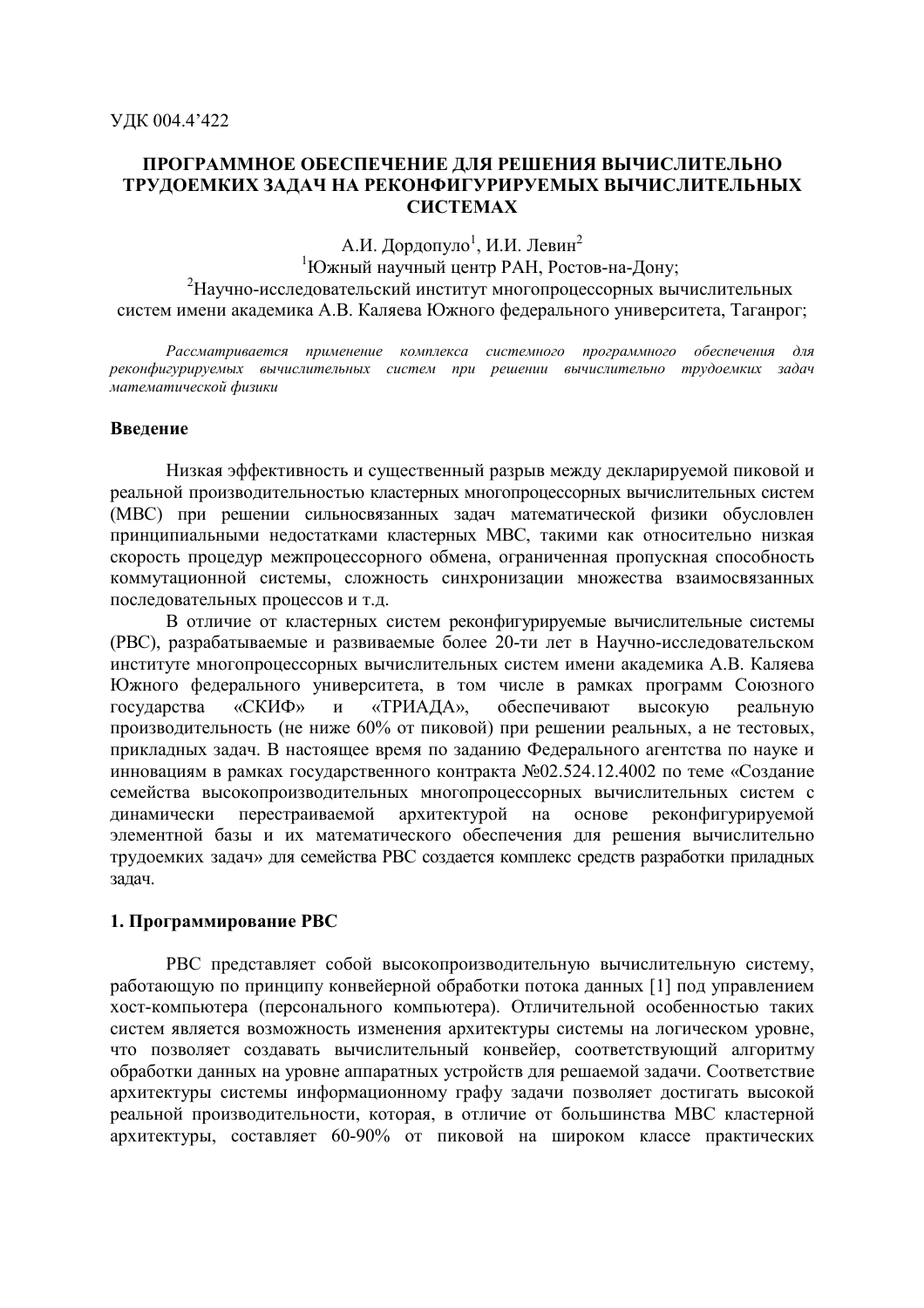прикладных задач таких областей, как математическая физика, цифровая обработка синалов, линейная алгебра, символьная обработка.

Для создания вычислительного конвейера в РВС используется структурнопроцедурный принцип организации вычислений [1,2,3]: если вычислительного ресурса системы достаточно для реализации вычислительной структуры задачи целиком, то система настраивается на вычислительную структуру задачи (структурная реализация); если же ресурса недостаточно, то задача разбивается на информационно-независимые фрагменты, каждый из которых реализуется структурно. Фрагменты последовательно выполняются на РВС под управлением единой процедуры (процедурная реализация), обмен данными между фрагментами при этом происходит через память. Разбиение информационного графа задачи на информационно-независимые фрагменты, называемые кадрами, осуществляется на основе разработанных в [2,3] методов преобразования задач в эффективную кадровую форму.

Программирование РВС значительно сложнее, чем программирование МВС, построенных микропроцессоров, на основе множества поскольку ДЛЯ реконфигурируемых вычислительных систем необходимо задавать как вычислительную структуру системы, так и организовывать потоки данных для вычислительного конвейера. Организация вычислительной структуры называется структурным программированием - создание необходимых вычислительных структур в поле логических ячеек ПЛИС и связей между ними, которые определяют устройства обработки данных для информационного графа задачи. Смена вычислительных структур в процессе решения задачи и организация потоков данных получила название проиедурного программирования [1,3] - управление и синхронизация потоков данных, которые подаются на вход вычислительных конвейеров.

Структурная составляющая описывает аппаратную реализацию информационного графа задачи или его фрагментов и, тем самым, формирует вычислительную структуру РВС как специализированной многопроцессорной системы, ориентированной на решение данной задачи. Процедурная составляющая описывает процедуры чтения и записи данных в каналах распределенной памяти, формирует потоки данных для структурной составляющей и задает последовательность смены кадров. Программирование процедурной составляющей больше схоже с традиционной программой для многопроцессорных вычислительных систем с тем отличием, что программист оперирует не переменными, а потоками данных и организует вычислительный процесс не процедурами с последовательным выполнением операторов, а кадрами с асинхронными операциями в пределах кадра. Для структурного программирования необходимы знания в области схемотехники, для процедурного - навыки в управлении потоками данных, поскольку в отличие от программ, выполняемых на традиционных микропроцессорах и оперирующих обработкой одного данного, синхронизация потоков данных для асинхронных операций в теле кадра является нетривиальной задачей.

Эффективность вычислительного процесса при реконфигурации архитектуры РВС на структурном, схемотехническом уровне может быть повышена от 10 до 100 раз в зависимости от квалификации специалиста-схемотехника по сравнению с вычислительными системами, архитектура которых не может быть изменена. Это делает, с одной стороны, РВС чрезвычайно привлекательными с точки зрения получения максимальной производительности, а с другой стороны, существенно усложняет процесс программирования, делая его сопоставимым по сложности с созданием новой вычислительной системы и требуя усилий как минимум двух высококвалифицированных специалистов - схемотехника и программиста.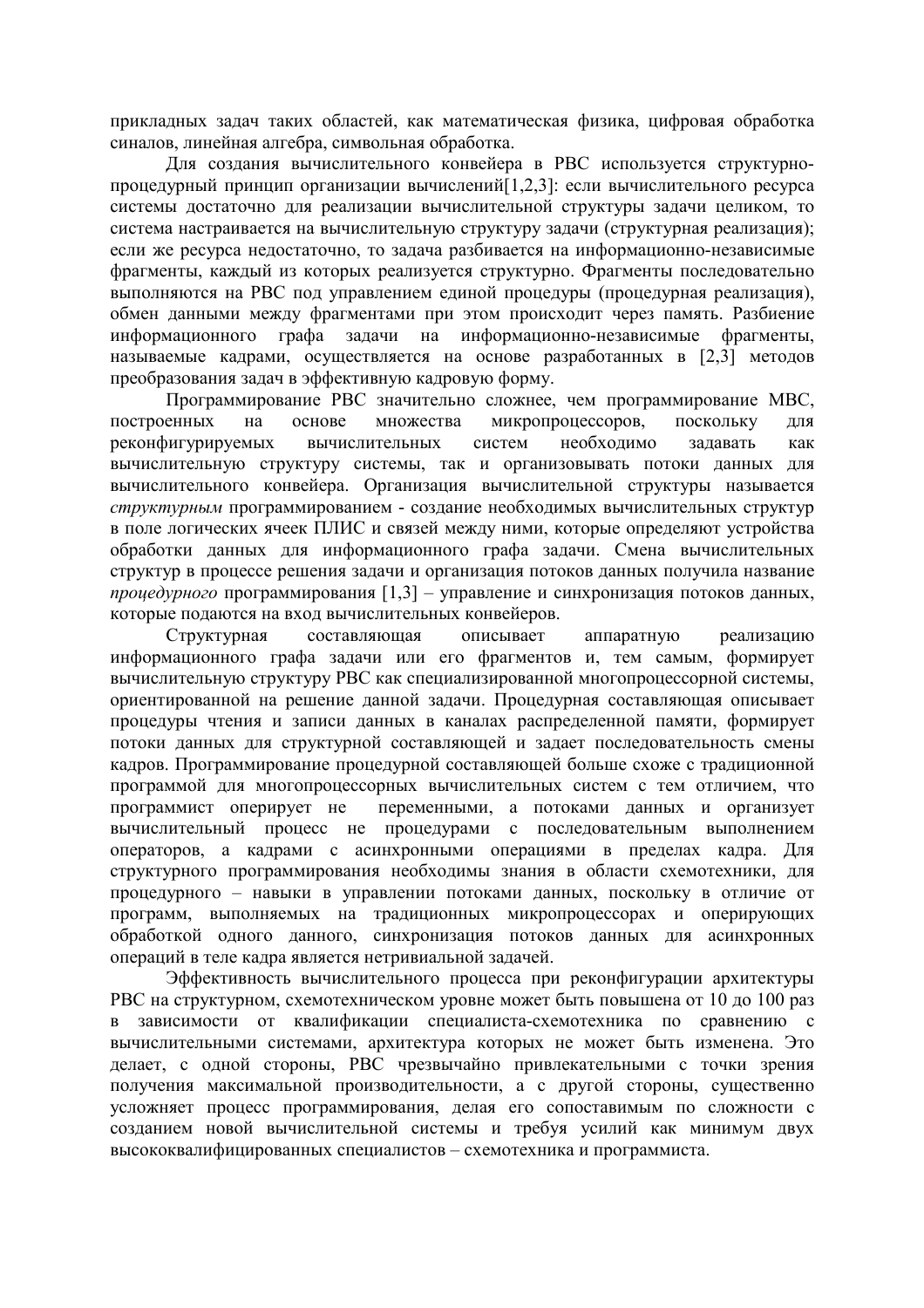Поэтому для широкого использования РВС необходимо решить проблемы сокращения сроков создания прикладных задач для РВС и упрощения процесса программирования. Решение указанных задач можно достичь созданием комплекса системного программного обеспечения и средств разработки, предоставляющих PBC возможность организации параллельных вычислительных пользователю процессов на основе новых методов и средств и удовлетворяющих следующим требованиям:

- возможности программирования как структурной, так и процедурной составляющих на языке высокого уровня;

- наличию средств, позволяющих осуществлять реконфигурацию прикладных задач без участия высококвалифицированного схемотехника;

- обеспечению совместимости и переносимости проектов между РВС разных архитектур;

- возможности масштабирования прикладной задачи при увеличении ресурса;

- возможности удаленного использования вычислительных ресурсов РВС.

#### 2. Комплекс системного программного обеспечения

На основе этих требований к системному программному обеспечению для РВС, ведется создание комплекса СПО и средств разработки[4], структура которого представлена на рис.1. По функциональному назначению комплекс системного программного обеспечения разлеляется на комплекс средств разработки приклалных программ, средства администрирования вычислительных ресурсов РВС и комплекс служебных программ и драйверов.



Рис.1. Структура комплекса системного программного обеспечения и средств разработки лля РВС

Программный комплекс средств разработки прикладных программ содержит: язык ассемблера Argus v.3.0; язык структурно-процедурного программирования высокого уровня СОLAMO v.2.0; интегрированную среду разработки аппаратно-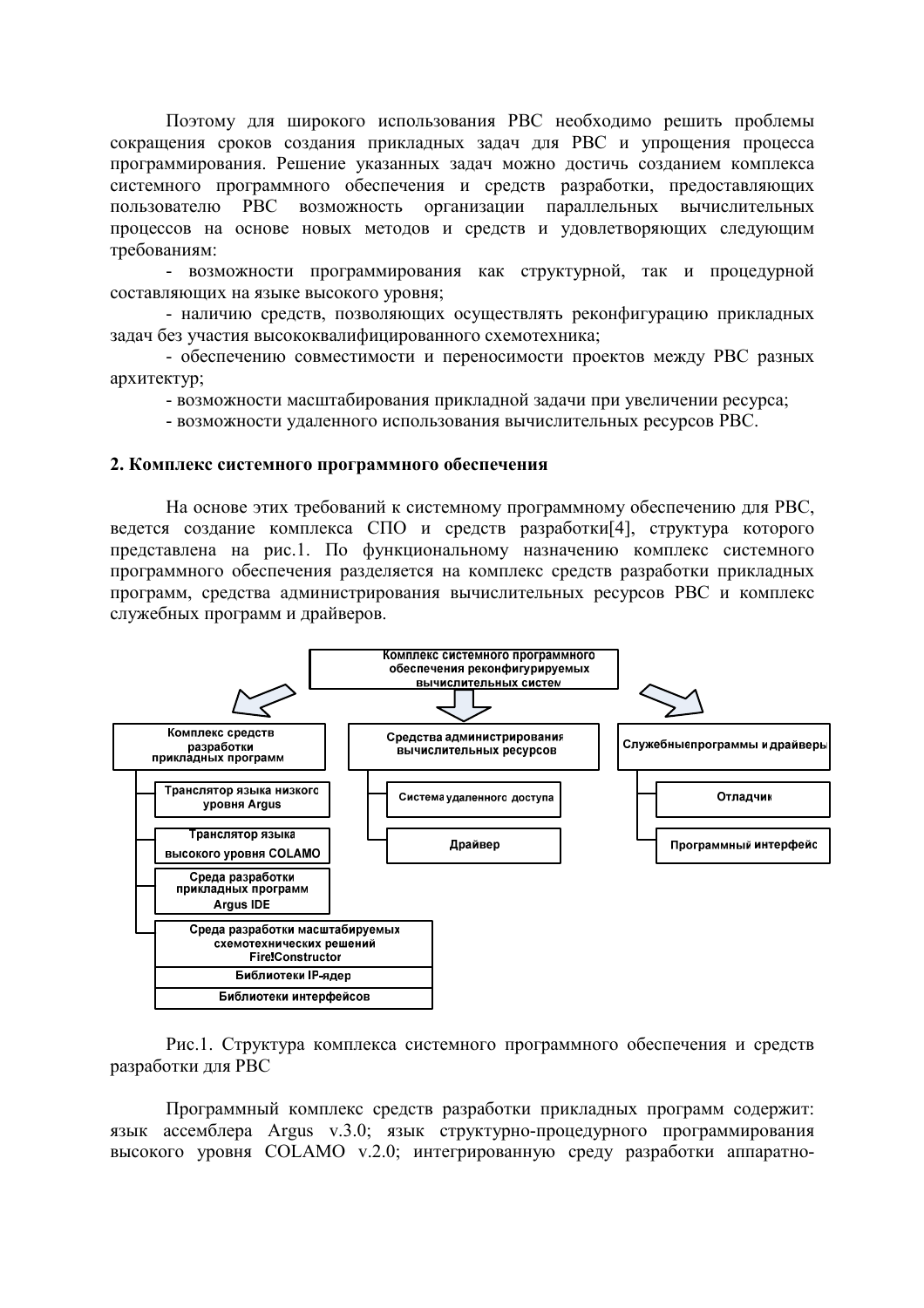программных решений прикладных задач Argus IDE v.3.0, единую для всех представителей РВС и поддерживающую языки программирования Argus v.3.0 и СОLAМО v.2.0; среду разработки вычислительных структур для синтеза масштабируемых параллельно-конвейерных процедур, оперирующую библиотекой схемных решений (IP-ядер).

Язык структурно-процедурного программирования высокого уровня СОLAМО [2, 3,5] обеспечивает синтаксическую поддержку реконфигурации аппаратной платформы РВС и возможность использования элементов библиотеки масштабируемых IP-ядер. Транслятор COLAMO v.2.0 для всех представителей семейства РВС обеспечивает трансляцию исходного кода программы в язык ассемблера Argus v.3.0 и в VHDL посредством среды разработки масштабируемых параллельно-конвейерных процедур Fire!Constructor, создавая тем самым конфигурационные файлы для ПЛИС.

Язык структурно-процедурного программирования Argus представляет собой низкоуровневый язык (ассемблер), предназначенный для описания процедурной составляющей прикладной параллельной программы РВС [2,3] и структурной составляющей в виде коммутации универсальных макропроцессоров ИЛИ специализированных схемотехнических решений. Язык Argus необходим для организации потоков данных на уровне команд контроллеров распределенной памяти и создания программ, использующих топологические и архитектурные особенности базовых модулей PBC. Программирование на языке Argus, как и на любом языке ассемблера, требует от программиста обширных знаний в области аппаратного обеспечения РВС, команд контроллеров распределенной памяти и взаимосвязей между структурными элементами системы.

Интегрированная среда разработки Argus IDE предназначена для интерактивной разработки параллельных программ на языках высокого уровня СОLAМО и языке ассемблера Argus в едином языковом пространстве. Среда Argus IDE, объединяя в своем составе трансляторы языков COLAMO и Argus, обеспечивает эффективную разработку масштабируемых параллельных программ для РВС.

В среде Fire!Constructor на основе библиотеки IP-ядер и интерфейсов структурная составляющая прикладной программы распределяется по микросхемам ПЛИС с учетом связей между кристаллами и транслируется в конфигурационные файлы ПЛИС с помощью САПР схемотехнических решений Xilinx.

администрирования вычислительных ресурсов и Средства служебные программы предоставляют пользователю дополнительные возможности по управлению и использованию вычислительных ресурсов РВС.

## 3. Прикладные вычислительно трудоемкие задачи

Создаваемый комплекс системного программного обеспечения предназначен для создания эффективных прикладных программ для РВС при решении задач различных предметных областей.

Так, при решении задачи математического моделирования гидрофизических и биогеохимических процессов в Азовском море[6], при параллельной организации вычислений на кластерной системе из 100 процессоров максимальное ускорение составит всего 1,7 раза, а с учетом издержек на пересылки данных при межпроцессорных коммуникациях ускорение может быть еще меньше. Базовый модуль РВС с частотой 200 МГц обеспечивает сокращение времени решения в 32 раза по сравнению с персональным компьютером, выигрыш по сравнению с решением рассматриваемой задачи на кластерной системе составит примерно 16 раз. Учитывая